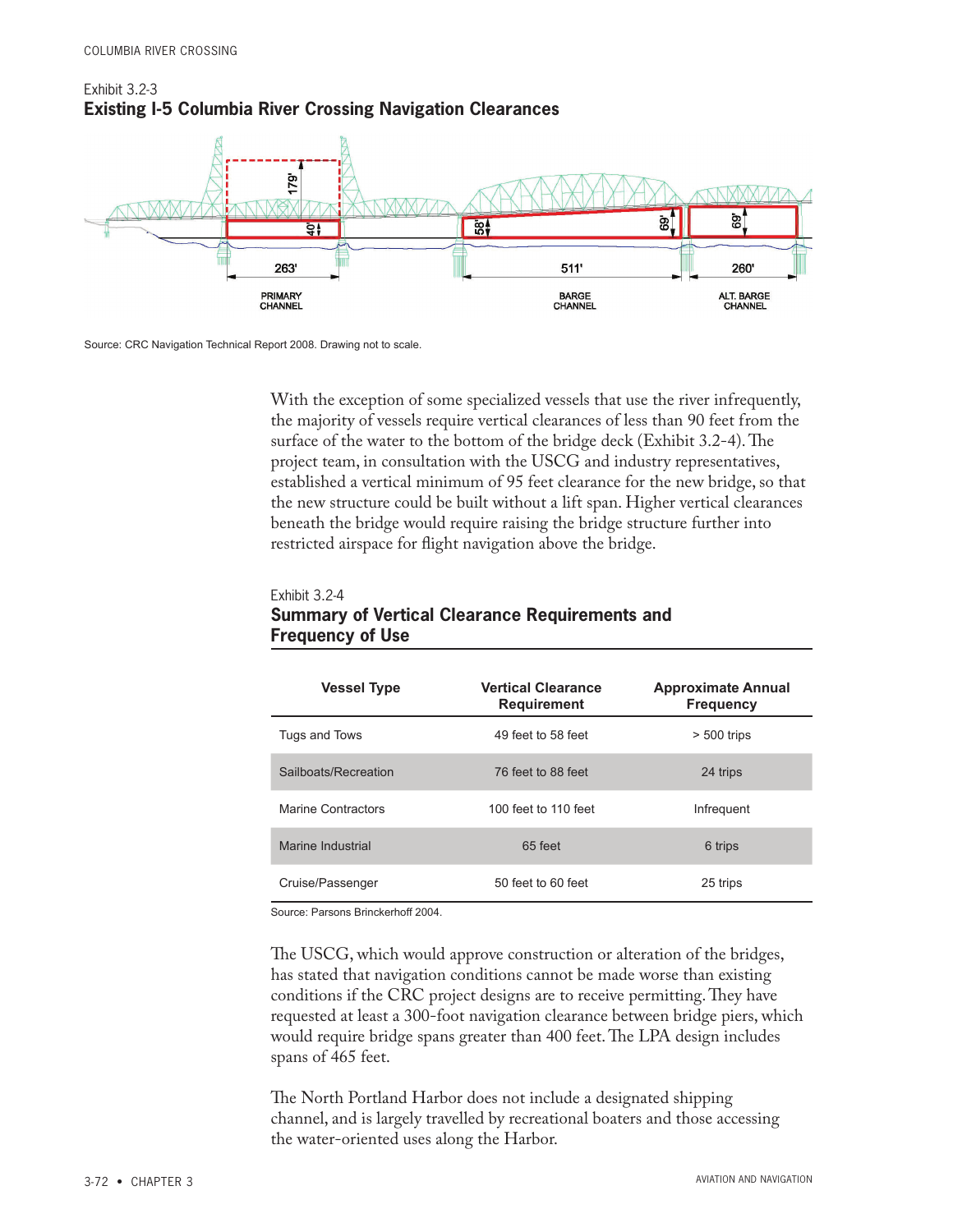## **Existing Aviation Safety**

Two airports are located near the CRC project area. Portland International Airport (PDX) is located about 3 miles southeast of the project on the Oregon side of the Columbia River. It is the major regional airport and serves large commercial passenger and freight service, private aircraft, and the Air National Guard. Planned expansions include both potential runway extensions and the addition of a new runway.

Pearson Field is located directly east of the project on the Washington side of the Columbia River. It serves primarily small piston-engine aircraft weighing 10,000 pounds or less. Because it is surrounded by developed urban uses and the Vancouver National Historic Reserve (VNHR), there are no plans to expand facilities or operations at this airfield.

The lift towers of the existing bridge currently intrude 98 vertical feet into protected airspace for Pearson Field and are an aviation hazard. To avoid the towers, aircraft must use special departure and arrival procedures. Exhibit 3.2-5 shows the design constraints posed by both PDX imaginary surface and Pearson Field approach and departure clearance surfaces.

If the lift towers were removed, Pearson aviation safety would be improved and the departure and arrival procedures may be relaxed.

An important goal of the CRC project is to minimize effects of any new or modified crossing to both river navigation and air traffic from Pearson Field.



Exhibit 3.2-5 **Pearson Field and Portland International Airport Aviation Constraints**

Note: CRD = Columbia River Datum; see glossary. Not to scale.